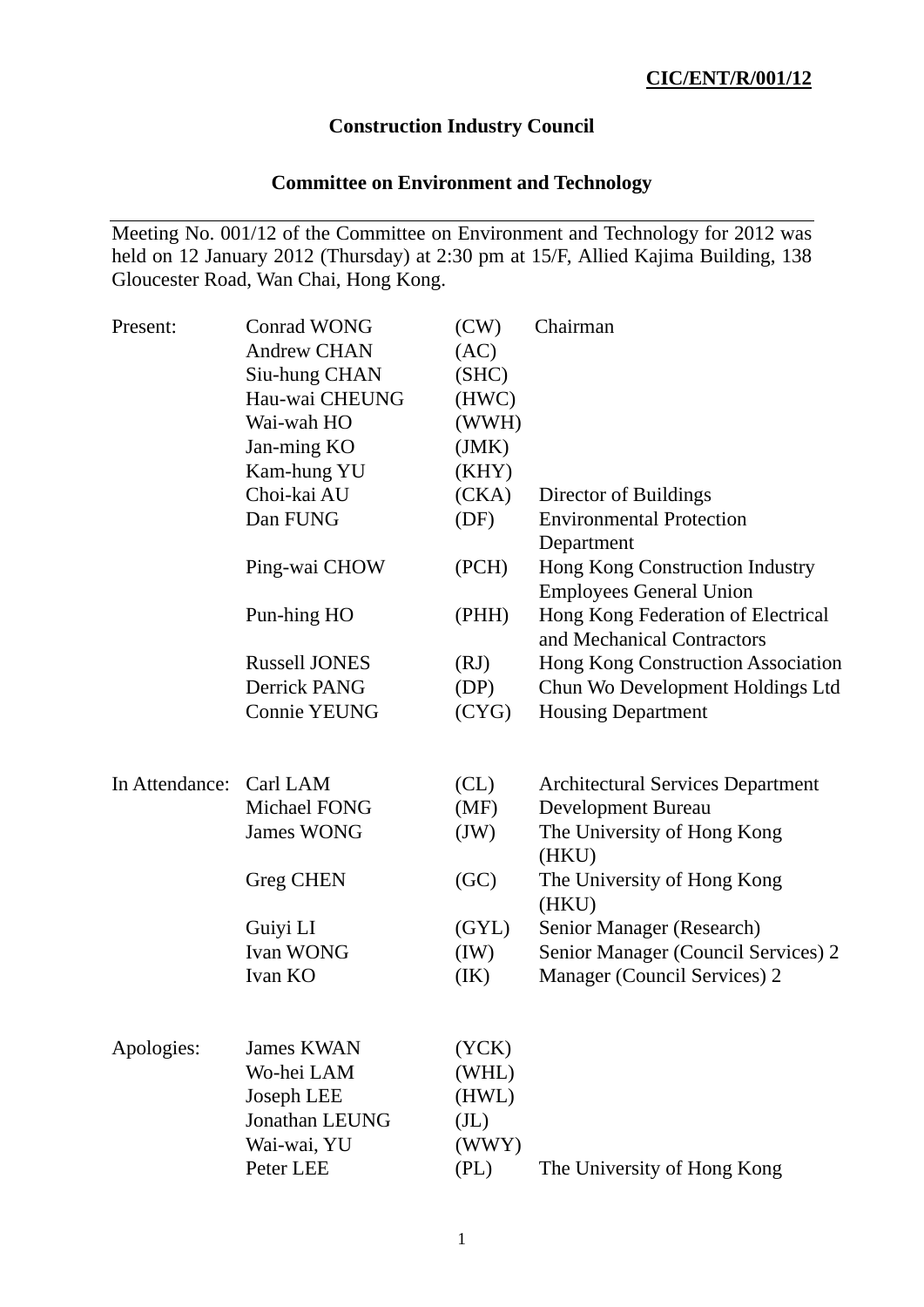## **CIC/ENT/R/001/12**

| <b>Tat-tong CHEUNG</b> | (TTC) | Hong Kong Institute of Surveyors         |
|------------------------|-------|------------------------------------------|
| Ada FUNG               | (AF)  | for Permanent Secretary for              |
|                        |       | Transport and Housing (Housing)          |
| Long PANG              | (LP)  | <b>Construction Site Workers General</b> |
|                        |       | Union                                    |

### **PROGRESS REPORT**

**Action**

### 1.1 **Confirmation of the Progress Report of the Previous Meeting**

Members took note of Paper CIC/ENT/R/005/11 and confirmed the progress report of the last meeting held on Monday, 5 December 2011 at 15/F, Allied Kajima Building, 138 Gloucester Road, Wan Chai , Hong Kong.

#### 1.2 **Matters Arising from the Previous Meeting**

1.2.1 Brief Update on Research on Establishing a Hong Kong Based Carbon Labelling Framework for Construction **Materials** 

Discussed under Agenda Item 1.3

1.2.2 Formation of Working Group on Building Information Modelling

Discussed under Agenda Item 1.5

1.2.3 Update on Review of Construction Standards

CIC Secretariat was receiving responses from works departments on their brief status and upcoming activities of their consultancy studies and would compile an updated report accordingly.

1.2.4 Alert for Overloading of Dump Trucks

Discussed under Agenda Item 1.9

1.2.5 Proposed Research Policy

Discussed under Agenda Item 1.8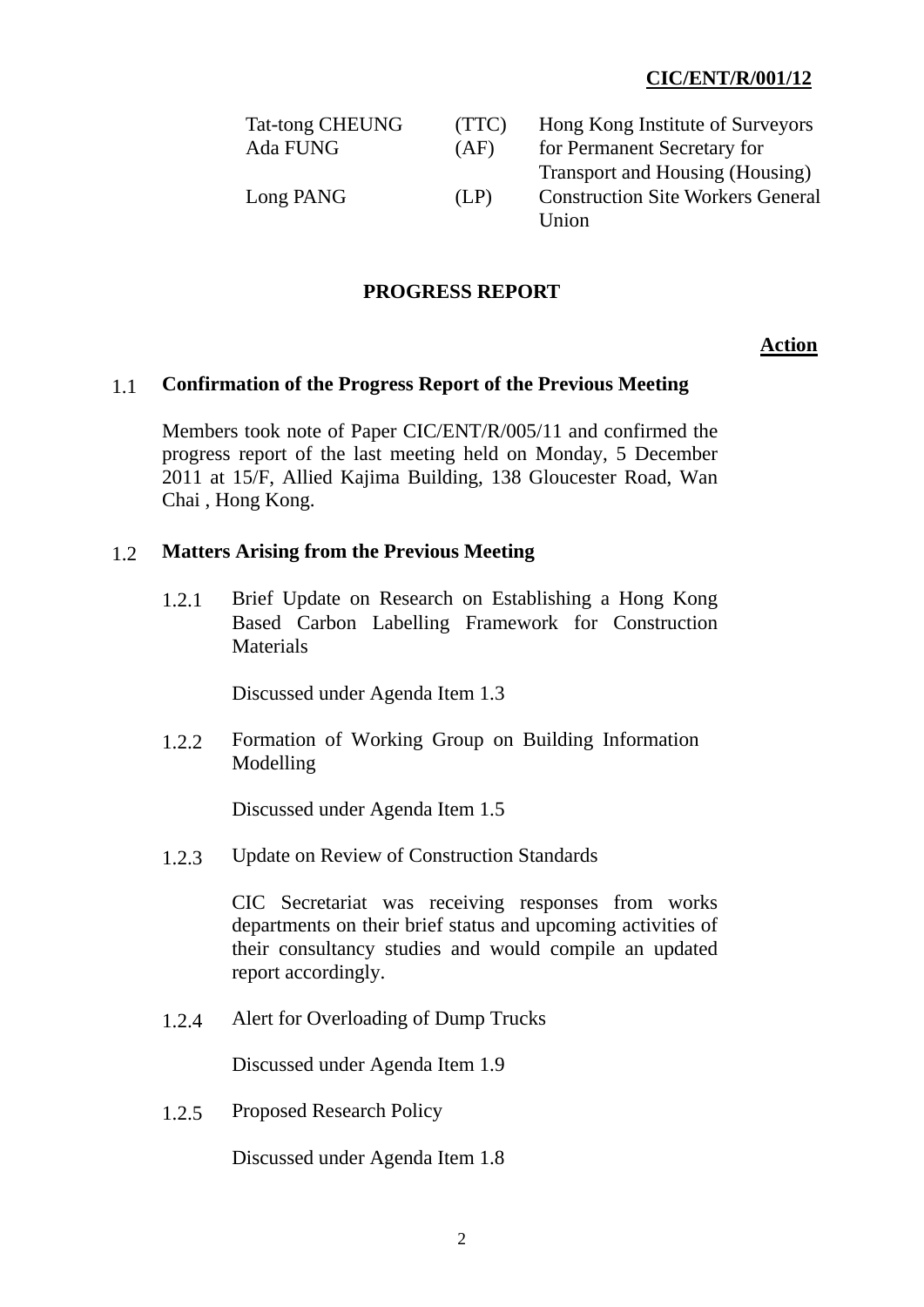#### **Action**

## 1.3 **Research on Establishing a Hong Kong Based Carbon Labelling Framework for Construction Materials**

Members took note of the Paper CIC/ENT/P/001/12 and CIC/ENT/P/002/12 and received a presentation from the researcher – The University of Hong Kong (HKU) on the research methodology, carbon assessment frameworks, benchmarking, implementation strategies and etc.

In response to Members' comments, HKU advised the following:

- (a) The benchmark for the Carbon Rating in Carbon Label was under development. The full description and rationale of the design would be stated in Study Report.
- (b) Six commonly used construction materials, namely cement, reinforcing bar, structural steel, glass, aluminium and ceramic tile, were selected for the verification of carbon auditing frameworks in this project. It was clarified that the scope of this project was to determine a framework but not to work out individual carbon labels for those construction materials.
- (c) The accuracy of the carbon assessment might be improved by carbon audit and/ or assessment by independent accreditation body.
- (d) Carbon Trust was to provide support to business and public sector to help cut carbon emission, save energy and commercialise low carbon technologies. It did not specifically determine carbon emission of construction raw materials; whereas, this project was to address carbon emission of construction raw materials relevant to Hong Kong's applications.
- (e) The classification of carbon emission of construction raw materials should be conducted with reference tothe types and properties of the materials e.g. strength, weight, size and etc.
- (f) The scope of this project was to develop a framework for raw materials for construction industry but not for manufactured products/ semi-products. However, based on the same idea of this project, a further enhanced framework might be worked out to the assessment of manufactured products/ semi-products as well.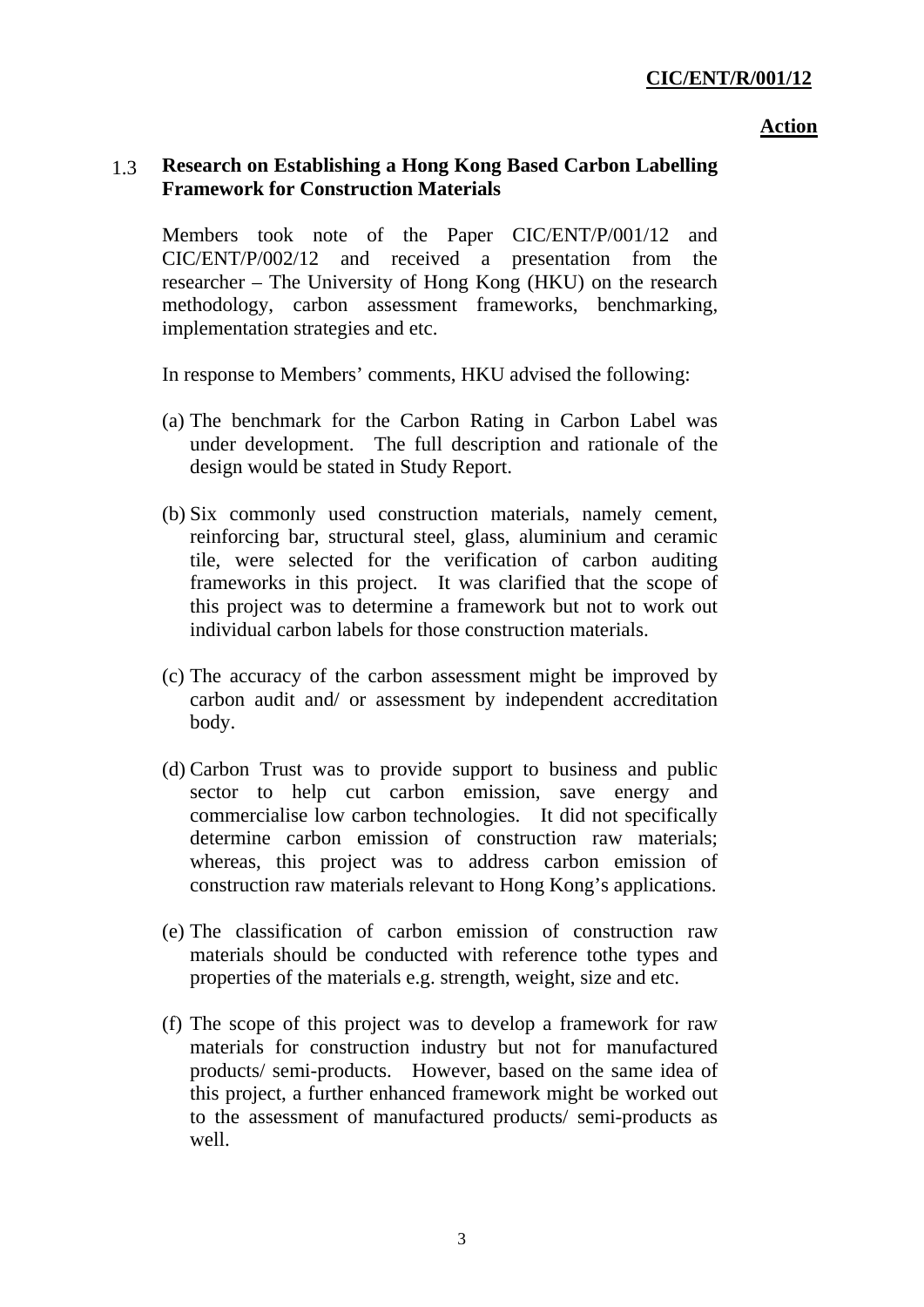## **CIC/ENT/R/001/12**

#### **Action**

(g) Carbon Labelling was quite a new scheme over the world. The adoption of the scheme overseas was on voluntary basis and no legislation had been enacted.

## 1.4 **Research on Adhesion Technologies for External Wall Tiles**

Members took note of the Paper CIC/ENT/P/003/12 at the meeting.

CIC Secretariat reported that only one Task Force Member had reservation on the Study Report and Reference Manual. After CIC Secretariat had made further discussion with him, he considered not necessary to have another meeting to discuss his views but would respect the views of other Task Force Members and the Com-ENT. All other Task Force Members had no further comments on the Study Report and the Reference Manual. Besides, the Task Force would need further discussion before recommending Com-ENT if any parts or none of the Reference Manual would be published.

**TF-EWT** 

In view of the change of document type from "the Guidelines" to "the Reference Manual" and the need of further study, the consultation would not be made at this stage, the Task Force proposed to replace the Supplementary Report by an Outline Brief for Phase Two Study. AECOM agreed the revision of required deliverable without cost implication. Members noted that according to the present procurement procedure of CIC, the procurement of the Phase Two study was subject to an open tender.

Members expressed no objection to endorse on:

- 1. Study Report and the Reference Manual
- 2. Replacement of Supplementary Report by Study Brief for Phase 2 Study

## 1.5 **Working Group on Building Information Modelling**

Members took note of the Paper CIC/ENT/P/004/12.

At the last Com-ENT Meeting, Members agreed to set up the Working Group to recommend implementation strategies and roadmap for adopting BIM, to consider the limitations of using BIM and framework for the corresponding solutions.

Ms Ada Fung agreed to be the Chairperson of this Working Group and the below organisations were recommended in the paper to join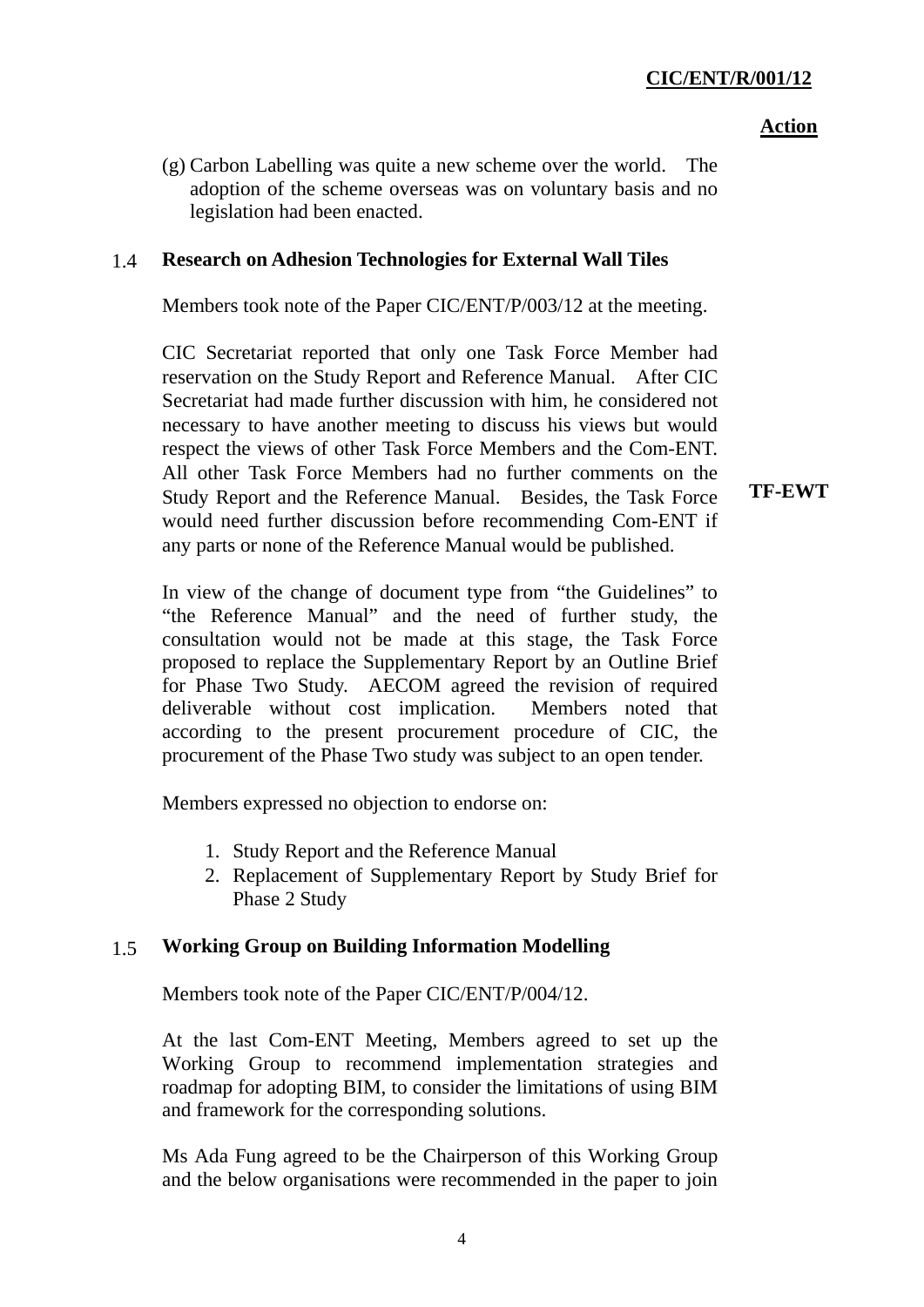### **Action**

the Working Group:

- (i) Architectural Services Department
- (ii) Buildings Department
- (iii) MTRC
- (iv) Hong Kong Construction Association
- (v) Hong Kong Institute of Architects
- (vi) Hong Kong Institute of Surveyors
- (vii) Hong Kong Institution of Engineers
- (viii) Hong Kong Institute of BIM
- (ix) Polytechnic University
- (x) University of Hong Kong

After deliberation, Members suggested inviting the following organisations/ corporations in additional to the ones listed above:

# **CIC**

- (a) The Real Estate Developers Association of Hong Kong or their member **Secretariat**
- (b) The Association of Architectural Practices
- (c) The Association of Consulting Engineers of Hong Kong
- (d) Highways Department (Development Bureau would assist in the invitation)

Members hoped that the task would preferably be completed in  $6 - 9$ months' time.

## 1.6 **Research on River Sand Substitutes for Concrete Production and Cement Sand Mortar Production (Phase One)**

Members took note of the Paper CIC/ENT/P/005/12, CIC/ENT/P/006/12 and CIC/ENT/P/007/12.

The researcher submitted the Inception Report early December 2011. The second meeting was held on  $30<sup>th</sup>$  December 2011. Up to the moment, the progress of the work was on schedule.

After reviewing the Inception Report and the subsequent deliberation, the Task Force had the following views:

(a) the area of focus in the research should be the production of "Cement Sand Mortar" in view of the substantial quantity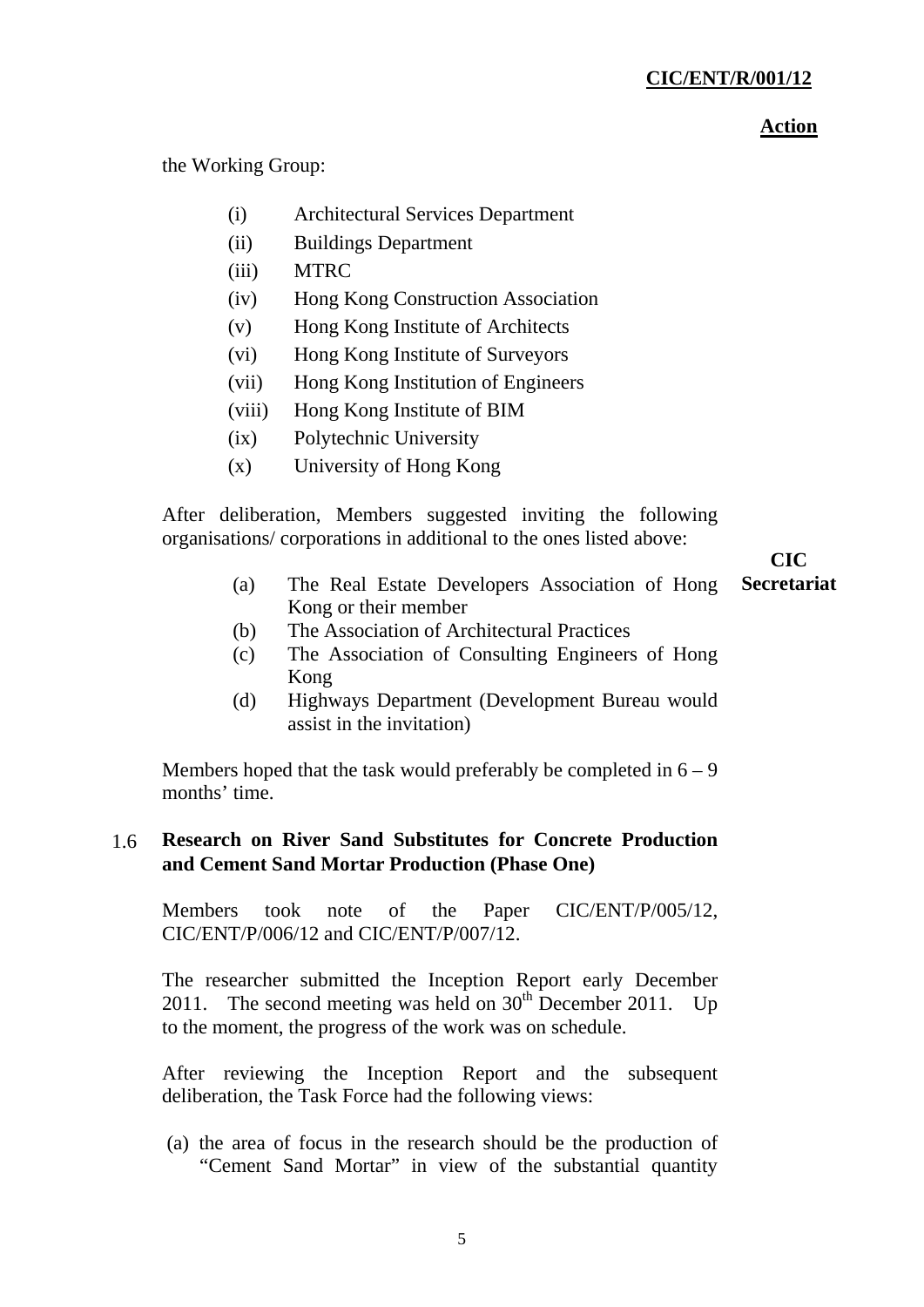### **Action**

currently used in the industry;

- (b) limited laboratory test would be performed to verify the arguments stated in the study report;
- (c) a technology roadmap that set out the expected direction for the next three years would be preferable.

Members agreed that the proposed substitutes should be marketable in terms of pricing and stability of supply.

Besides, impact on productivity such as labour hours required and on workmanship should also be considered.

## 1.7 **Working Group on Strategic Implementation of Prefabrication ad Modular Construction**

Members took note of the Paper CIC/ENT/P/008/12.

The first Working Group Meeting was held on 13th December 2011. The Working Group would strive to complete the discussion within three to four meetings.

Working Group Chair reported that discussion items were set forth for the upcoming meetings. The first meeting had covered the scope and areas of the application, the following meeting would discuss the driving forces of the adoption in terms of productivity, cost, quality, site safety, environmental, government support, legislation, views of stakeholders and creativity; and the third meeting would discuss the constraints on the usage in respect of technical and spatial aspects, safety, transportation, social impact, regulations, planning and views of stakeholders. The working group targeted to wrap up the discussion in the forth meeting.

Members noted that some stakeholders might consider the precast unit casting yard should be situated in Hong Kong instead of Mainland China though it was understood that there was spatial concern in Hong Kong.

## 1.8 **Proposed Research Policy**

Members took note of the Paper CIC/ENT/P/009/12.

**GYL** 

GYL reported that the revised proposed Research Policy was ready and would be circulated to Members, after the meeting, for their review and comment.